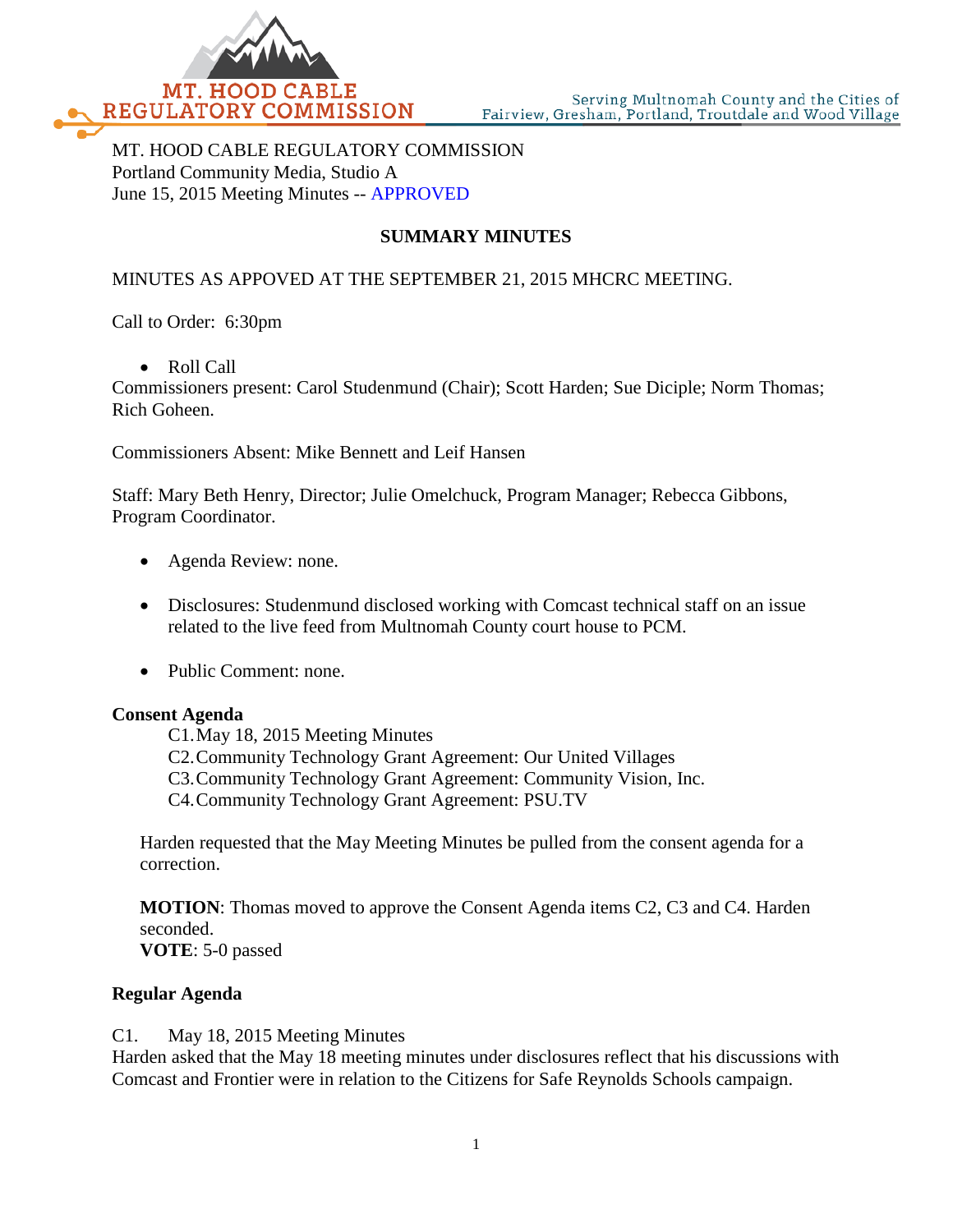**MOTION**: Diciple moved to approve the May 18, 2015 meeting minutes with the correction to Harden's disclosure. Thomas seconded. **VOTE**: 5-0 passed

\*R1. TechSmart Initiative Grant Agreement: Reynolds Grant Proposal Omelchuck said the final project plan for Reynolds School District (RSD) under the TechSmart Initiative was included in the meeting packet. Omelchuck said the final project plan includes refinements made by staff and RSD staff following the MHCRC's May 18 work session with RSD staff. Omelchuck said staff is working with the Superintendent to determine a time in August or September for the MHCRC to present at a School Board meeting.

**MOTION**: Diciple moved to approve the grant agreement with Reynolds School District in the amount of \$1,313,554. Thomas seconded.

**DISCUSSION:** Goheen thanked RSD staff for their dedication and enthusiasm in developing the project plan.

Harden said he attended the RSD School Board meeting and said Justin Birmingham's presentation of the project was well received and the Board expressed support and thanked the MHCRC.

Justin Birmingham, Reynolds School District, thanked Omelchuck for her guidance and attention to detail.

Diciple said the project plan's laser focus on  $8<sup>th</sup>$  grade math and  $9<sup>th</sup>$  grade credit attainment have the potential to highlight how technology can support academic success. **VOTE**: 5-0 passed.

\*R2. Evaluation Services Contract for MHCRC Grants in Public Education: Pacific Research & Evaluation, LLC

Omelchuck said staff issued a Request for Proposal in early April to solicit proposals from firms with expertise in designing and implementing an evaluation plan for the MHCRC's TechSmart Initiative. Omelchuck explained that staff limited the scope of the evaluation agreement with PSU and plans to transfer the work that was to be done by PSU to the new consultant. Omelchuck said the RFP Evaluation Panel was made up of herself, Rebecca Gibbons and three volunteer members of the public. Omelchuck said staff is grateful for the caliber of the volunteer panel members. Omelchuck said that after extensive review, the panel selected Pacific Research & Evaluation, LLC. Omelchuck said the staff recommended contract is included in the meeting packet. Omelchuck said the MHCRC's FY14-15 and FY15-16 budgets include funds for this work. Omelchuck said staff anticipates the FY16-17 budget will include the remaining funds necessary to complete the contract. Omelchuck said the scope of work breaks out the evaluation work into two phases: Phase I for development of the evaluation plan and Phase II for the implementation of the plan.

**MOTION**: Diciple moved to approve the professional services contract for evaluation consultant services for the MHCRC's TechSmart Initiative with Pacific Research & Evaluation, LLC. Goheen seconded. **DISCUSSION**: none. **VOTE**: 5-0 passed.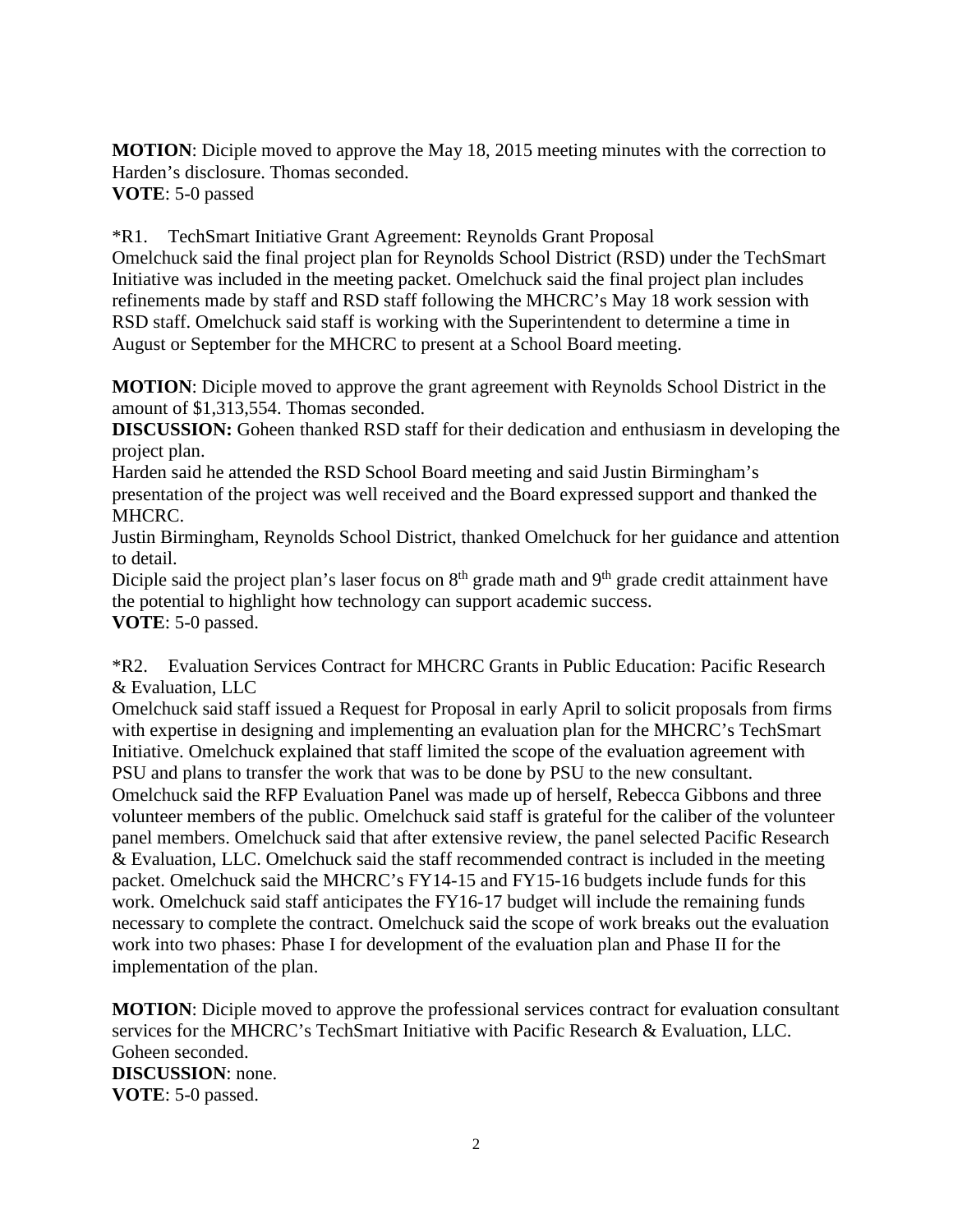## \*R3. IGA with PSU for Student Level Data Evaluation

Omelchuck said the MHCRC entered into an IGA with PSU in 2013 for the purpose of designing an evaluation plan under the TechSmart Initiative. Omelchuck said the IGA expires June 30, 2015. Omelchuck said earlier in the year, staff suspended PSU's work and narrowed the scope of work going forward under the IGA to only the evaluation of student level data. Omelchuck said the staff recommended IGA included in the meeting packet is for PSU, under a new project manager, to develop a plan for collecting and analyzing student level data.

In response to a question from Goheen, Omelchuck said PSU entered into an agreement with the State to give them access to confidential student level data. Omelchuck said Pacific Research and Evaluation does not have access to this data but will work with PSU and receive and interpret PSU's analysis of the data.

Harden said he'd heard there is possible state legislation that may impact the Smarter Balanced testing and student op-out options. Omelchuck said PSU, so far, is confident that it has and will continue to have access under its agreement with the State to the student level data.

In response to a question from Harden about the work that PSU had been doing over the past year, Omelchuck said PSU did work on the evaluation plan under the current IGA. Omelchuck said there is about \$17,000 under the current IGA that was not spent and will be encumbered.

**MOTION**: Thomas moved to approve the Intergovernmental Agreement with Portland State University to develop a plan to provide evaluation of student level data for student cohort groups related to the MHCRC's TechSmart Initiative investments. Goheen seconded. **DISCUSSION**: none. **VOTE**: 5-0 passed.

\*R4. Authorize Moss Adams to conduct MHCRC FY14-15 Fund Audit Henry said four years ago the MHCRC began conducting an independent annual audit of its finances. Henry said staff recommends the MHCRC approve the amendment to the City of Portland's contract with Moss Adams to perform the MHCRC FY 14-15 Fund Audit. Henry said the MHCRC has contracted with Moss Adams to perform the annual Fund Audit since FY12-13. Henry said the City of Portland plans to issue an RFP for auditing services going forward. Henry said staff will discuss with the Finance Committee whether or not to piggy back on to the City's RFP or to issue an MHCRC-only RFP. Henry said auditing services of this kind generally cost between \$18-20,000. Henry said the MHCRC negotiated a reduced cost by working off the City of Portland's contract and paid \$12,645 for FY14-15 audit.

**MOTION**: Diciple moved to approve the amendment to the City of Portland contract with Moss Adams to perform the MHCRC FY 14-15 Fund Audit. Harden seconded.

**DISCUSSION**: Diciple said it is good to know that the agreement with Moss Adams through the City of Portland contract is cost effective for the MHCRC, however she would like to consider other options going forward.

Thomas said the Finance Committee will look into options.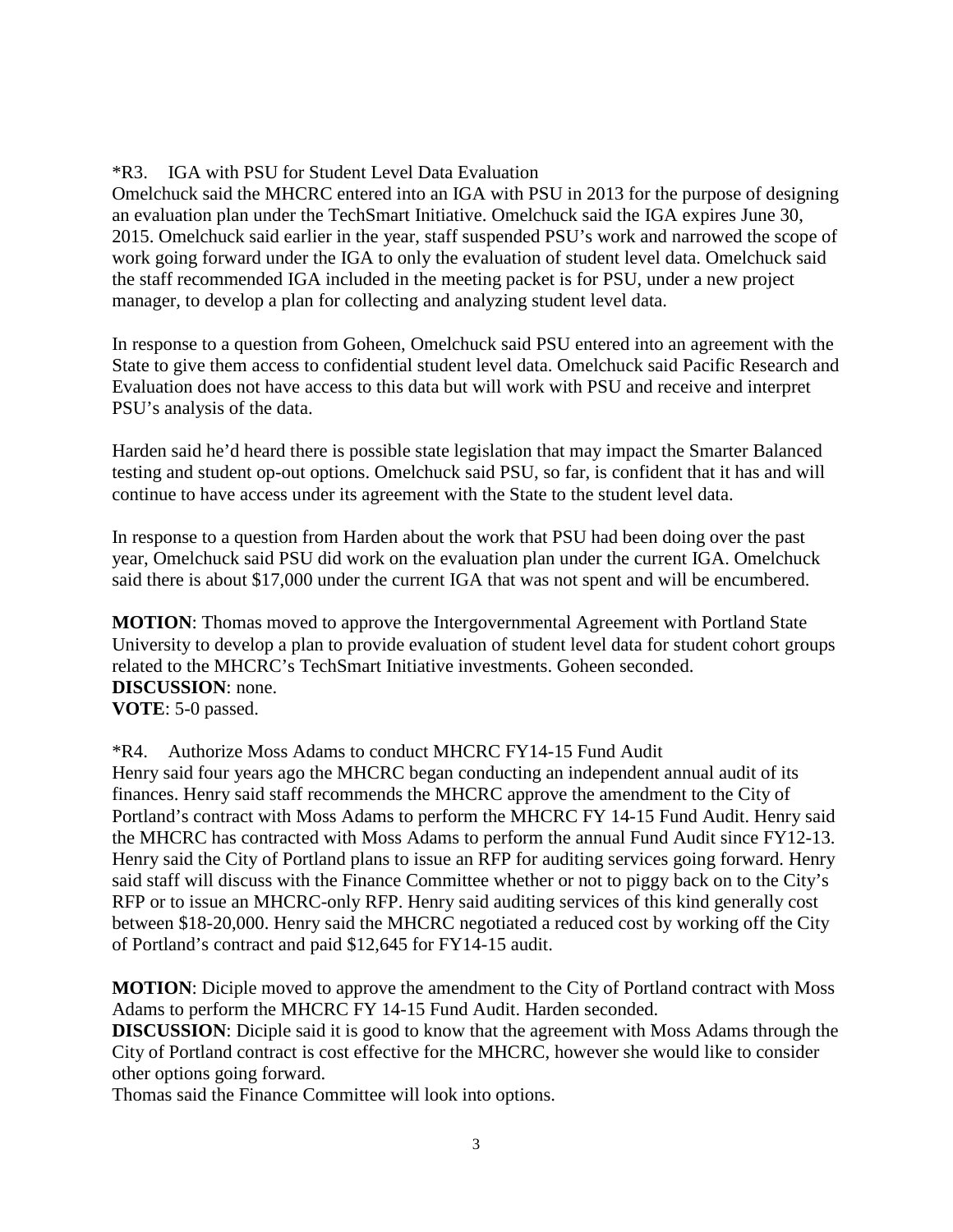Harden said the City of Wood Village has had some experience working with smaller auditing firms and that he'd be happy to share contacts and learnings. **VOTE**: 5-0 passed

\*R5. Election of MHCRC Chair and Vice-Chair Studenmund opened the floor to nominations.

Diciple nominated Studenmund for Chair. Harden seconded. Studenmund accepted the nomination.

Vote: 5-0 passed.

Thomas nominated Hansen for Vice Chair. Goheen seconded. Studenmund said Hansen expressed a willingness to serve as Vice Chair. Vote: 5-0 passed.

Staff Activity Reports and Updates

- MHCRC FY14-15 Annual Report: Omelchuck shared the first MHCRC Annual Report. Omelchuck said staff worked with a graphic designer on the layout.
- Comcast Franchise Fee Review: Henry said all requested information from Comcast has been received and the auditor is busy crunching numbers. Henry said results will be presented at the September MHCRC meeting.
- FCC/Federal legislative developments: Henry said the Court of Appeals denied the request for a stay on net neutrality rules; therefore the rules went into effect.
- MHCRC FY15-16 Budget Approval: Omelchuck reported that the County Commission unanimously approved the MHCRC's FY15-16 budget. Omelchuck said the other jurisdictions are scheduled to vote over the next two weeks.
- TechSmart Initiative: Omelchuck said the Portland Public School project plan is moving forward as planned. Omelchuck said a Grant Committee meeting will be scheduled for early September. Omelchuck said staff will begin working with Gresham Barlow on a project plan this Fall. Omelchuck said Centennial School District is still in a strategic planning phase and not quite ready to work on a specific project plan.

In response to a question from Goheen, Omelchuck said the Parkrose School District project at the high school is being implemented. Omelchuck said staff received the District's first interim report. Omelchuck said staff has reviewed the report and is working with District staff on collecting and reporting a higher level of detail about successes and challenges and overall progress towards student achievement.

- Digital Inclusion: Henry said the City of Portland, the County and the City of Gresham, together issued an RFP and selected and hired a consultant that specializes in community engagement. Henry said the Digital Inclusion Network (DIN) group received a small equity grant and is now working with IRCO to conduct focus groups in Spanish, Chinese and Vietnamese. Focus groups will also be conducted with the deaf and hard of hearing community.
- Other: Henry said Bruce Crest, MACC, retired. Fred Christ will assume Directorship.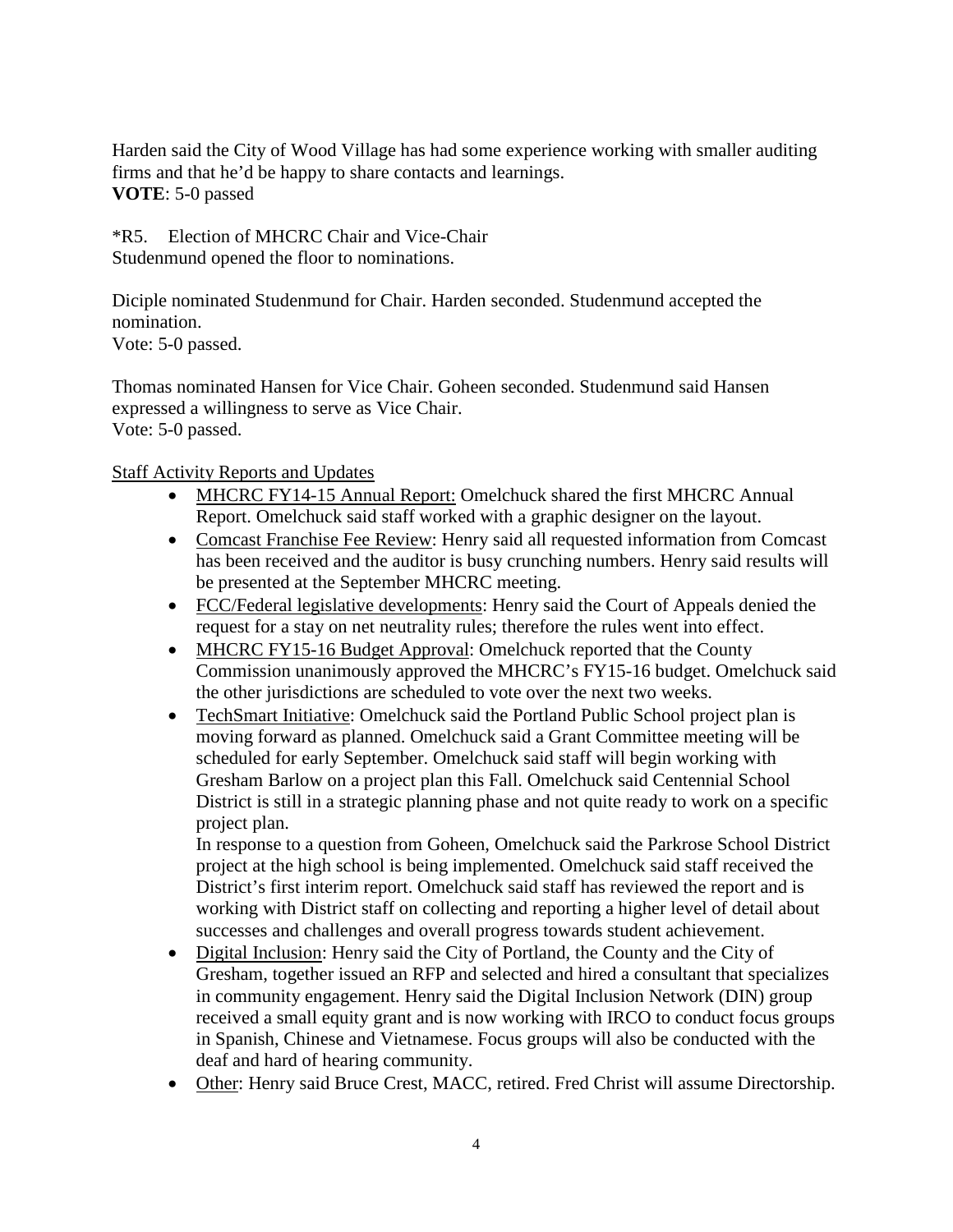## Committee Reports

- Finance Committee: none.
- Grant Committee: none.
- PCM Board Appointee: Studenmund said PCM continues to work on a strategic plan for the coming year. Studenmund said there are several Board positions currently open and encouraged Commissioners to let her or Bea Coulter know if they know of someone who may be interested in a position. PCM Board member, Steve Reicher, is here tonight. Steve has led the strategic planning process.
- MetroEast Board Appointee: Thomas said he attended the last Board meeting.

#### New Business; Commissioner Open Comment

Omelchuck gave an overview of the meeting schedule.

Thomas said the layout of the packet material posted on the website was easy to use.

### Franchisee Activity Report

Marc Farrar, Comcast, reported on Comcast's WiFi operations. Farrar said Comcast has a quarter of a million hotspots. Farrar highlighted Comcast's My Account app as a convenient avenue for customers to access services such as to check connection status at home, manage appointments, troubleshoot technical issues, etc. Farrar said that the Xfinity TV remote app allows customers to use their smartphone as a remote. Farrar said the Xfinity Home app allows customers to arm and disarm alarms and turn on lights, etc. Farrar said the XFinity TV Go app allows customers to stream programs live. Farrar said the XFinity Share app allows customers to share live or prerecorded video to any Comcast customer TV. Farrar said the Cloud DVR app is launching in July and will take programming mobile.

In response to a question from Studenmund about the impact on residential subscribers' energy costs to support Comcast's WiFi hotspots, Farrar said customers can disable the community signal on their routers.

Thomas asked about the impact of Comcast's WiFi hotspots on subscribers' bandwidth. Farrar said he that unless under extreme (high) use, the Comcast community WiFi does not impact subscriber bandwidth.

Diciple asked how far the community WiFi extends outside a subscribers home (i.e. to the curb or down the block). Farrar said he wasn't sure of the range and would check with Comcast engineers and report back. Farrar said there is an Xfinity WiFi app that is a heat map of WiFi availability.

# PEG Provider Activity Report

• MetroEast Community Media: Rob Brading invited MHCRC members to attend MetroEast's annual volunteer appreciation picnic on August 7. Brading said MetroEast's annual Friends and Family Day is coming up in September. Brading said MetroEast staff continue to reach out to the Rockwood community, in particular to the Spanish speaking communities. Brading said MetroEast conducted its first field camera and editing classed